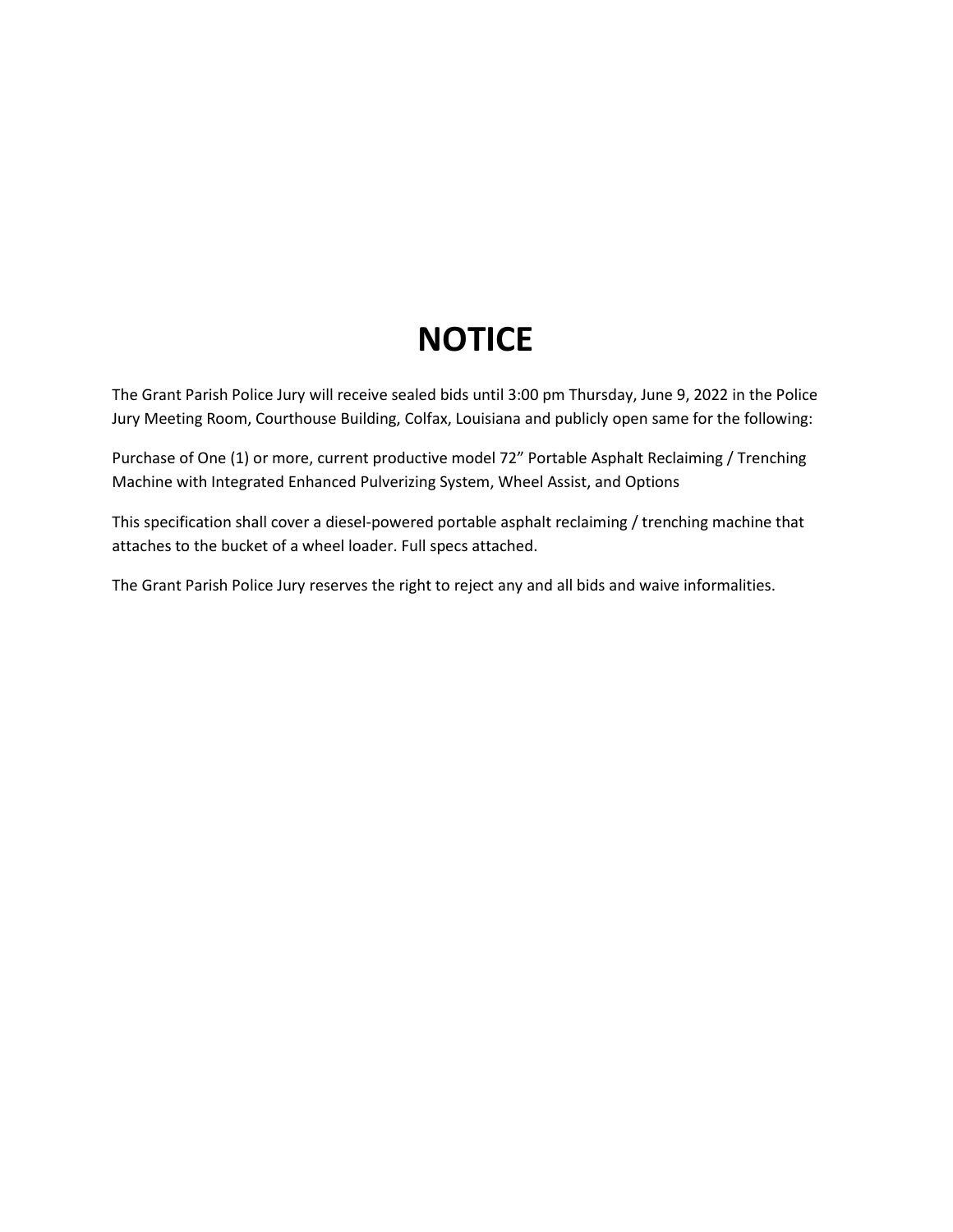## **Specifications**

72" Portable Asphalt Reclaiming / Trenching Machine with Integrated Enhanced Pulverizing System, Wheel Assist, and Options

- 1. **General:** This specification shall cover a diesel powered portable asphalt reclaiming / trenching machine that attaches to the bucket of a wheel loader.
- 2. **Engine:** Water-cooled, six-cylinder Tier IV Final EPA compliant, electronically controlled 6.7 liter turbo diesel engine developing 260 hp at rated RPM and generating 730 foot pounds of peak torque. Engine shall be equipped with a remote throttle and an exhaust system with muffler. Shall be equipped with 24-volt electrical system including starter, batteries, wiring harness, and alternator. Shall be equipped with an engine management system that includes low oil pressure shutdown, high coolant temperature shutdown, hour meter, and starter protection lockout. Batteries shall be maintenance free with top mounted, threaded posts and shall provide no less than 1,000 cold cranking amps at 0 degrees F. Alternator shall produce 27 volts and 70 amps. Shall be equipped with engine manufacturer's approved 2-element air cleaner, oil and fuel filters. Fuel tank shall have a capacity of no less than 50 U.S. Gallons. Radiator cooling system shall be protected to  $-20^\circ$  F with ethylene glycol type antifreeze in compliance with engine manufacturer's specifications.
- **3. Engine Instrument Panel:** Shall be a wired remote type, which is placed in the cab of the loader to allow the loader operator to monitor engine functions without leaving the cab. Shall include engine emergency stop (E-Stop) control, clutch disengage & engine idle down, and a digitally controlled multifunction display panel that can selectively indicate, at a minimum: fuel level, engine hours, percent engine load, engine oil pressure, system voltage, engine speed, and engine coolant temperature.
- 4. **Control Panel:** Shall be equipped with an operator control panel located on the belt cage side of machine which allows machine operator to control depth of cut, engine speed, hydraulic clutch engage & disengage, baffle position, water pump on/off, wheel assist depth and steering, maintenance hatch open/close control, and bucket clamping as well as indicators for belt tension and clutch pressure on curb side of machine away from traffic. A key switch to control engine start, run and shutoff will also be mounted on this panel as well as an emergency stop switch.
- 5. **Z-Pro Cutter Head Assembly:** Shall be securely attached to the machine's main-frame, enclosed by a heavy-duty cowling. Maximum cutting depth shall be approximately 12" (twelve inches). Shall have a standard cutting width of 72" (seventy-two inches). Shall have a minimum of 174 carbide tipped, 19mm shank, snap-in bits with spring-steel full sleeve retainers and washers. The bit holders or blocks shall have locating pins that insert into a base that is welded to the cutter head. The cutter head and housing shall be designed so that only pulverized materials leave the drum assembly.
- 6. **Cutter Head Drive:** Power shall be transmitted from the engine to the cutter head through a power take-off and V-belts to a planetary reduction gearbox at the cutter head. Drive belt tension shall be regulated by the use of an idler wheel and hydraulic cylinder. The proper belt tension shall be monitored by a gauge mounted on the machine frame and visible to the operator on the ground.
- **7. Active Hydraulic System:** Unit shall be equipped with a hydraulic system consisting of a hydraulic gear pump that is engine powered by an auxiliary drive adapter, reservoir, pressure side filter, hydraulic manifold with poppet valves, lines and two cylinders with electronic position feedback to actuate and control depth and angle of cut. All hydraulic fittings shall be leak free and o-ring face seal or o-ring boss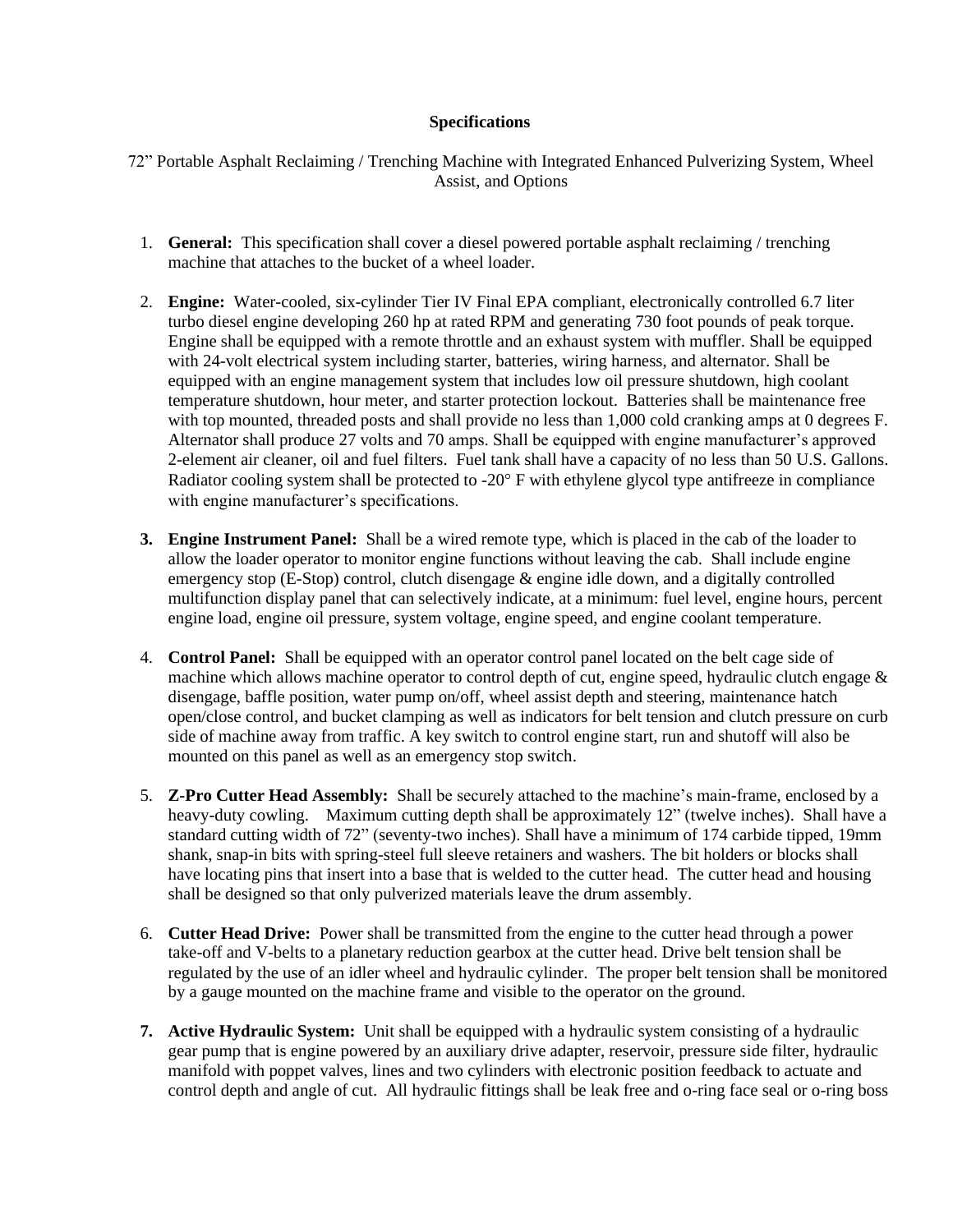design. Hydraulic fluid shall be dyed red to distinguish it from other engine fluids. The reservoir shall hold at least five U.S. gallons of hydraulic fluid.

- **8. Hydraulic Clutch:** The machine shall be equipped with a hydraulically activated clutch that will engage and disengage the cutter head by a button on the control panel or by a button on the handheld wireless remote control.
- **9. Mounting:** Unit shall be designed and recommended by the manufacturer to mount to the bucket of a wheel loader with a gross operating weight of at least 24,000 lbs. Mounting system shall allow the loader to load and unload the reclaiming / trenching machine from its transport trailer. Mounting of the machine shall not require the removal of the bucket nor shall it require the use of a quick connect, quick connect hooks or direct attachment pins. No other mounting systems will be considered.
- **10. Hydraulic Bucket Clamps**: Unit shall be equipped with a hydraulic bucket clamping system to secure the unit to the bucket of the host vehicle. System will maintain a pressure of 1500 psi. The system shall have pressure relief valve to safeguard against over pressurizing the system.
- 11. **Cutter Head Service Access Hatch:** Unit shall be equipped with a powered hydraulic system that will lift the access hatch to expose the cutter head for service and clamp down during operation. This system will operate without the diesel engine running. Hatch shall have an electrical safety interlock that will prevent the engine from running or starting while the hatch is in the open position.
- **12. Integrated Enhanced Pulverizing System:** Unit shall be equipped with a fully integrated enhanced containment system that fully encloses the cutting chamber at all cutting depths, allows baffle position to be hydraulically adjusted to control material size on the fly, allows grade adjustment of up to 1.5 inches across the cutting width, and allows depth control to be fully independent of loader bucket height.
- **13. "X" Frame Design:** The frame shall allow continuous actuated control in cutting depth from 0 to 12 inches. This frame shall rest on ski wear plates that provide distributed support for the machine during operation. The frame shall have improved side shielding that provides for better material containment, reducing the amount of debris that could be ejected from the dome. The frame shall also allow for new material such as crushed gravel or emulsions to be mixed with the pulverized asphalt.
- **14. Wheel-Assist System:** The machine shall be equipped with a front-mounted wheel-assist attachment. The wheel-assist system shall provide the machine operator fine steering adjustment for directional control while grinding. The system shall also provide free turning support for maneuvering the machine to a work location without lifting the machine off the ground.
- 15. **Weight:** Reclaiming / trenching machine (without optional trailer) shall have an approximate dry weight of 15,675 pounds.
- 16. **Additional Equipment:** Tools for changing cutter bits and a supply of 25 extra bits and 5 extra blocks shall be provided. Two bucket retention chains for holding the machine in the loader bucket shall be included.
- 17. **Wireless Remote Control:** The unit shall have a wireless remote control consisting of a receiver and hand held transmitter that will be able to control engine speed, clutch, depth & angle of cut, baffle position, wheel assist steering and depth, and engine stop. It will function up to a distance of 50 feet.